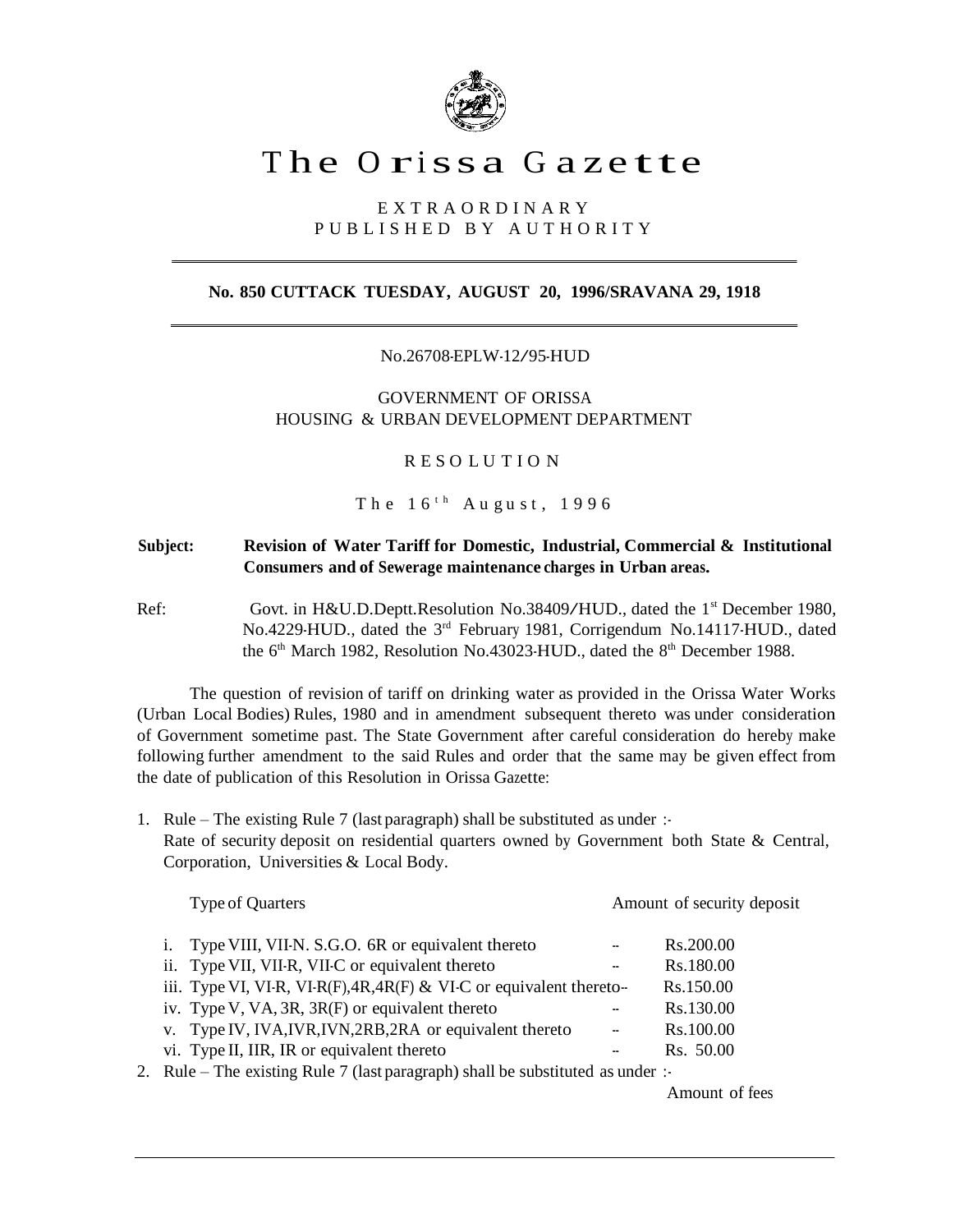| a. Domestic                                                                                        | Rs.3000 per connection |
|----------------------------------------------------------------------------------------------------|------------------------|
| b. Institutional                                                                                   | Rs.4000 per connection |
| c. Industrial / Commercial                                                                         | Rs.5000 per connection |
| 3. Provision to above Rule 8 shall be deleted and a new item for connection of "new sewerage line" |                        |
| connection charges" inserted as rule $8$ (a):                                                      |                        |
|                                                                                                    | Amount of fees         |
|                                                                                                    |                        |

|                            | $1.1110$ and $0.11000$ |
|----------------------------|------------------------|
| a. Domestic                | Rs.1500 per connection |
| b. Institutional           | Rs.2000 per connection |
| c. Industrial / Commercial | Rs.2500 per connection |

Sewer fee Rs.20.00 shall be collected per connection in every month from the consumer.

3. Rule – The existing Rule 15 shall be substituted as under:-

Water charges shall be realized from the servants of either State or Central Government, employees of the Corporations, Boards, Universities and Local Bodies in occupation of Government Buildings of their respective offices or owners of the private, residential houses at the rate Rs.1.50 paise per 1000 ltrs. or part thereof Rs.6.85 paise per 1000 glns. or part thereof. Where the supply has not been metered water charges shall be realized at the following rate on tap basis. **Domestic**

| Supply through taps | $\overline{\phantom{a}}$ | Up to 2 taps Rs.30 @Rs.15 each $\bigcap$ Minimum charge        |  |
|---------------------|--------------------------|----------------------------------------------------------------|--|
|                     |                          | $3rd$ & subsequent tap @Rs.10 each $\uparrow$ Rs.30 per month. |  |

- NOTE-I For calculation purposes, only two taps in every bathroom including latrine will count even if there are more.
- NOTE-II Government may sanction one tap to any religious or cultural institutions free of any payment.
- NOTE-III For calculation of water tariff in respect of Govt. quarters, a national number of taps shall be adopted in place of existing number of taps as indicated below:-

| Govt. quarters having following | No. of taps to be adopted for calculation |  |  |
|---------------------------------|-------------------------------------------|--|--|
| number of taps                  | of water tariff                           |  |  |
|                                 |                                           |  |  |
| (a) $2 \text{ to } 3$           |                                           |  |  |
| $(b)$ 4                         | 2                                         |  |  |
| $(c)$ 5 to 6                    | 3                                         |  |  |
| (d) $7$ to $8$                  | 5                                         |  |  |
| (e) $9$ to $10$                 | 6                                         |  |  |
| (f) 11 to 12                    |                                           |  |  |
| $(g)$ 13 to 19                  | 9                                         |  |  |
|                                 |                                           |  |  |

Note IV In case of Class-IV employees of State Government in occupation of State Government Quarters, the water tariff will be reduced by 50%.

4. Rule – The existing Rule 16 shall be substituted as under :-

#### FIXATION OF WATER METER: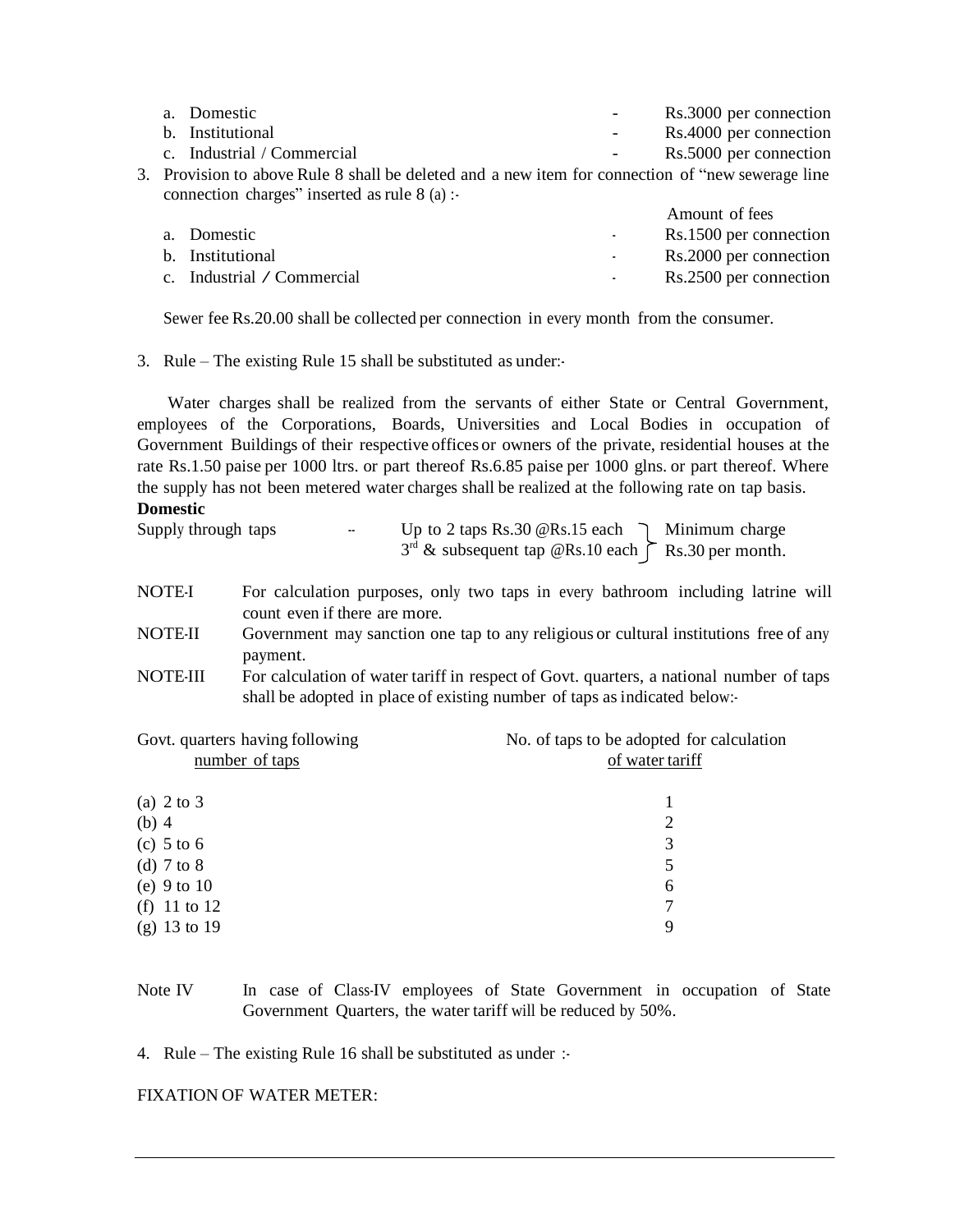All new connections will be invariably metered. Meter of approved made (certified by the Department) shall be provided by the consumer. The water meter will be installed  $\angle$  fixed in the premises or buildings either owned by the Central Government, State Government, Local Bodies, Corporation, University or Private parties where water is used for domestic and non-domestic purposes, on being duly tested by the Public Health Engineering Department within a period not exceeding thirty days from the date of deposit of the meter (Executive Engineer or his authorized officer). All existing un-metered connections shall be metered within a period of 5(five years from the date of publication of the Resolution in the Orissa Gazette.

5. Rule – The existing Rule 20 shall be substituted as under :-

Water consumption charges shall be levied for non-domestic use according to the following rates:

- (i) Water rate for use of piped water in public institutions such as Central & State Government Offices, Schools, Colleges, Hospitals, Buildings owned by Corporation, Board, Local Bodies or Universities will be charged at the rate of Rs.3.50/- per <sup>1000</sup> liters or part thereof or Rs.16.00 per 1000 gln. or part thereof. Government retain the right to fix the water rate in such cases concessionally if there be any satisfying special reasons to be recorded.
- (ii) Water rate for commercial purposes, such as shops of all types, hostels, restaurants, tea stalls, guesthouse, panthanivas, railway station, dairy farms, dhobighats etc., will be charged at the Rs.3.50/- per <sup>1000</sup> liters or part thereof or part thereof or Rs.16.00 per 1000 gln. or part thereof.
- (iii) Water for use of piped water for Industrial purpose in all types of small, medium and large-scale industries, either owned by Government or Corporations or private parties will be charged at Rs.3.00/- per <sup>1000</sup> liters or part thereof or part thereof or Rs.13.00 per 1000 gln. or part thereof..
- (iv) Water rate for use of piped water through public stand post will be charged at the rate of Rs.30/- per stand post, per month (to be paid by the concerned Urban Local Bodies).
- 6. Rule The existing Rule 21 shall be substituted as under :-

#### TEMPORARY WATER SUPPLY:

- (a) Water rate for temporary water supply for construction of houses for residential purposes will be charged at Rs.50.00 per tap / month or part thereof, and for nonresidential purposes or fairs, etc. at the rate of Rs.3.50/- per <sup>1000</sup> liters or part thereof.
- Note-I On application made by the house owner to the Executive Engineer / Officer-incharge of water works concerned, temporary water supply connection may be discontinued. On written request to the Executive Engineer / Officer-in-charge of